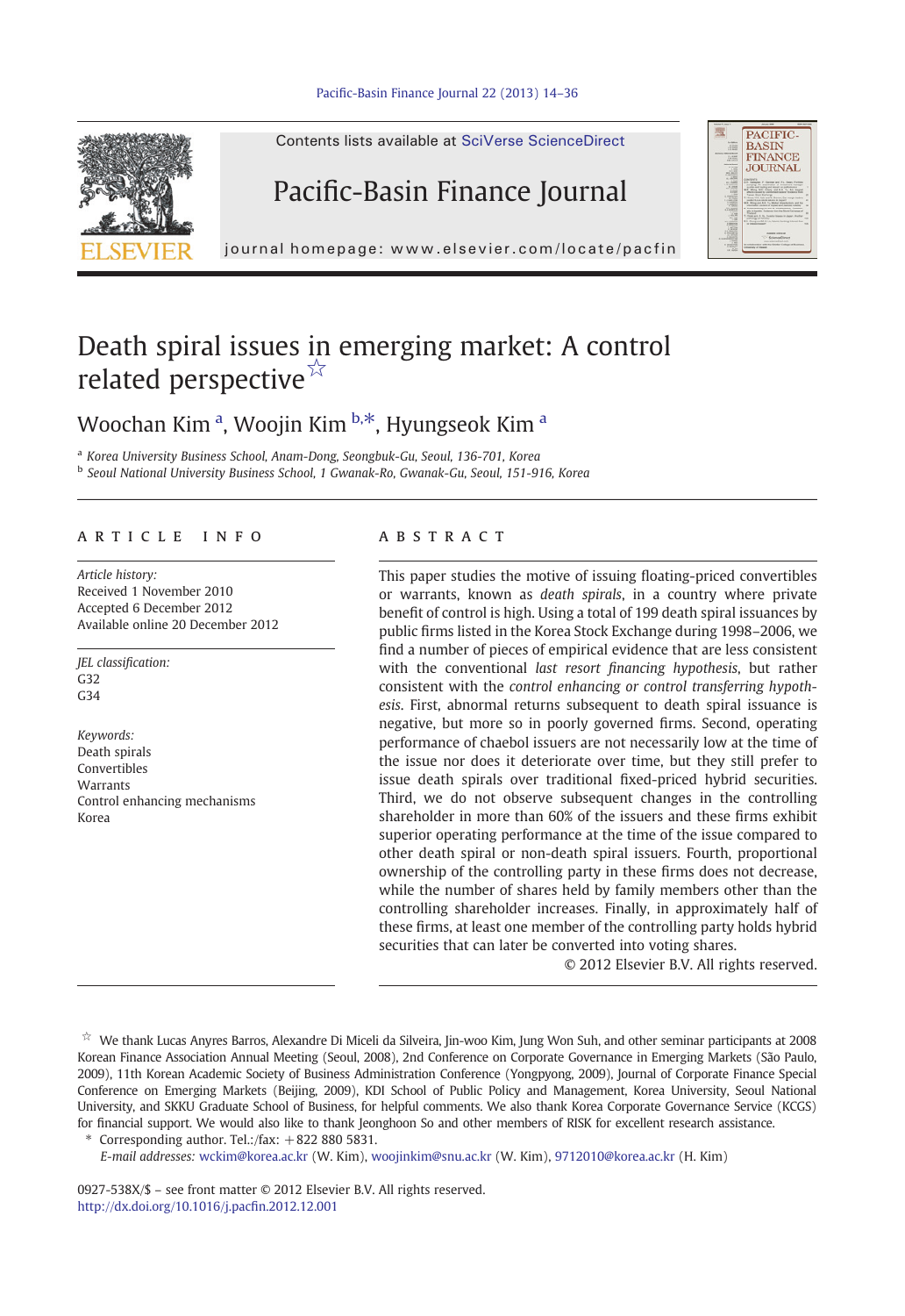### 1. Introduction

Floating-priced convertibles, commonly known as *death spirals*, are convertible bonds with price contingent conversion ratios. Unlike the conventional convertibles where the conversion ratio or the number of shares entitled to is fixed at the time of the issue, conversion ratio in floating-priced convertibles changes as the market price fluctuates so that the holder is entitled to more shares as the share price falls. This feature provides the holders with an insurance against any future drop in stock prices and guarantees a fixed total value to the holder. Although initially introduced during late 1990s as a financial innovation to address adverse selection problems in the sense of [Myers and Majluf \(1984\),](#page--1-0) it quickly disappeared from the market after initial flurry of issues ([Brealey et al., 2006](#page--1-0)).

According to PlacementTracker, however, these securities came back in action. The amount of money raised by structured PIPEs — another name for death spirals — peaked in 2000 at USD 2.6 billion, dropped down to USD 80 million in 2003, and then hit its new record at USD 15.6 billion in 2007.<sup>1</sup> Moreover, recent deals involving troubled US financial institutions closely resemble death spirals. For example, Merrill Lynch's deal with Temasek of Singapore in December 2007 includes a reset clause stating that should Merrill Lynch afterwards raise money at a lower price, Temasek would be compensated retroactively by having its initial investment priced at this lower price.

Cross-sectionally, death spirals are found outside US as well. In Japan, it is known as moving strike convertible bonds (MSCBs) and came under scrutiny when Lehman Brothers provided JPY 80 billion through MSCB in internet firm Livedoor's takeover battle against top broadcaster Fuji Television Network in 2005. In Korea, death spirals are known as convertible bonds or bonds with warrants with an option to re-fix the conversion or exercise price, which became an important external financing vehicle following the financial crisis of 1997.

According to the existing literature, firms issue death spirals when they have no other means of raising capital. Based on US data between 1994 and 1998, [Hillion and Vermaelen \(2004\)](#page--1-0) confirm this conjecture, which they named as the *last resort financing hypothesis*. Specifically, they show that (i) the issuance of floating-priced convertibles is followed by significantly negative abnormal returns, (ii) the value of the underlying assets, i.e., common stock plus convertibles, fall significantly during the year after the issuance, (iii) operating performance declines significantly relative to comparable non-issuing firms during the years following the issuance, and (iv) poorly performing firms are more likely to issue a floating-priced convertible. In a recent work, [Brophy et al. \(2009\)](#page--1-0) analyze the characteristics of firms that obtain financing from hedge funds and find similar results.

In this paper, we study the motive of issuing death spirals from a new angle. We investigate whether death spirals may be used to enhance the controlling shareholder's influence over the business group under his/her control or to transfer the control over the issuing firm to the controlling shareholder's heir (control enhancing or control transferring hypothesis). The following anecdote illustrates how this could actually occur in practice.

In July 1999, Doosan Corporation, a member firm of one of the large family-controlled business groups or chaebols in Korea, issued a bond with floating-priced warrants (USD 100 million).<sup>2</sup> It was an overseas public issuance, but it was prearranged so that the warrants were detached immediately after the issuance and mostly sold to the members of the controlling family. The detached warrants were initially purchased by both the third and the fourth generation family members, but in September the third generation sold all of their warrants to the fourth generation family members. In October, the first downward adjustment of the exercise price took place. The outstanding principal amount was paid back in full only one year after the issuance in July 2000.

<sup>&</sup>lt;sup>1</sup> PIPE stands for private investment in public equity. In US, floating-priced convertibles are issued though private placements [\(Hillion and Vermaelen, 2004\)](#page--1-0), although there are public offerings of death spirals in other countries. Visit [www.sagientresearch.](http://www.sagientresearch.com/pt) [com/pt](http://www.sagientresearch.com/pt) for detailed statistics on structured PIPEs in US. After the 2008 global financial crisis, the structured PIPE issuance dropped significantly, down to USD 95 million in 2011.

 $^2$  This anecdote is introduced in two reports (2002, 2003) provided by the Center for Good Corporate Governance ([CGCG, 2002,](#page--1-0) [2003\)](#page--1-0), a local civil organization. At the time of the death spiral issuance, Doosan business group was the 12th largest chaebol in Korea.